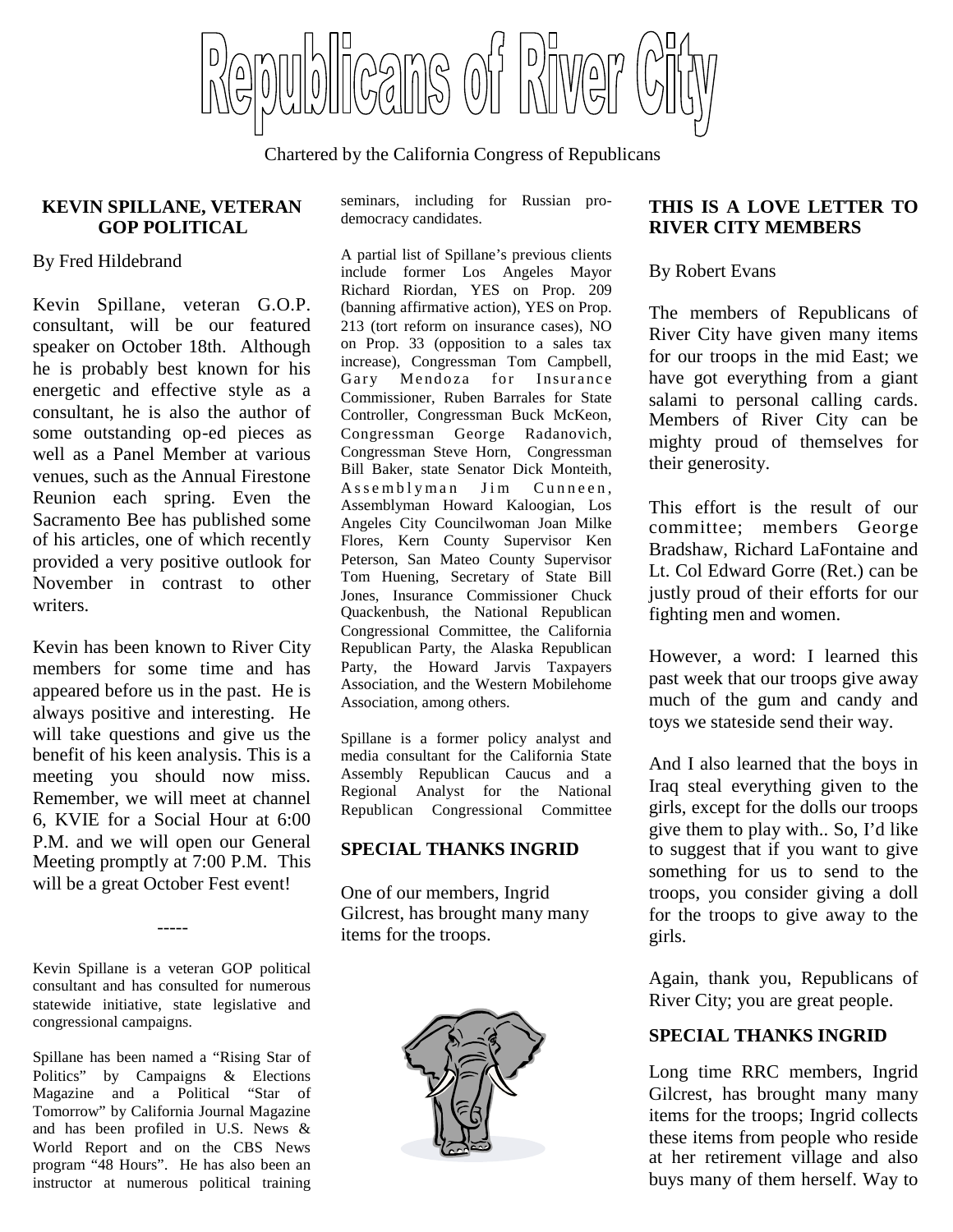**Page 2**



The Honorable Roger Niello

# **2005 Legislative Session Wraps Up**

By Assemblyman Roger Niello

The 2005 California State Legislative Session came to a close late on the evening of September 8. For the most part, this represents good news to the thousands of business owners, taxpayers, and local governments that spend millions of dollars each and every year defending themselves from the onslaught of new laws, regulations, and mandates posed by the 3,000 bills that were introduced in the legislature this year. If there was one observation that I would have to make about the California State Legislature during my first full year serving in the Legislature, it is this; for what is supposed to be a policy making body, the legislature is far too often involved in operational detail.

When the dust had finally settled this year in the legislature, nearly 1,600 of the 3,000 bills introduced ended up on the Governor's desk. The Governor now has until October 9 to decide their fate by giving them his signature, vetoing them, or allowing them to become law through inaction. It is always

an interesting time of the year watching what gets signed and what gets vetoed. This year, with the special election looming in November, it could make for an even more interesting billsigning period.

By far, the most noteworthy and frustrating revelation that I had this year in the legislature was the need by some to attempt to micromanage operational aspects of state government through the legislative process. In reality, there just isn't a need for 3,000 bills every year. Details that are far better left for the experts frequently are brought forward in the legislature. For example, one of the bills that came before me this year was a bill that dictated to Caltrans the percentage of crumb rubber that needs to be used in asphalt projects. While the intentions of the author may be completely noble in the sense that we need to do something with our used tires, Caltrans already is utilizing this material wherever applicable. I'm far more comfortable with Caltrans as the road building experts deciding exactly where and how much we should be using crumb rubber asphalt.

Recent news articles from around the state have characterized this year's session as a waste of time due to the stalemate in the legislature between the Governor and the majority party in the legislature. And while I do think that there were some issues that were deferred while awaiting the outcome of the special election, I think it would be wise to consider that maybe a stalemate isn't always such a bad thing. We pass a lot of laws in the legislature that have far-reaching, long term effects. It's possible that having a down year in terms of legislative productivity could be just what the doctor ordered; a "step-back -and-take-a-deep-breath" year, if you will.

From a personal standpoint, I was happy to have had two bills make it to the Governor's desk. I am extremely proud of the work that was accomplished with AB 394, legislation that came about as a result of constituents in the Arden Park region of Sacramento discovering that illegal, racist language, banning certain races from living in the neighborhoods still existed in their Covenants, Codes, and Restrictions, 60-70 years after it was written and decades after it was made illegal. AB 394 provides a way for them to remove the actual language from their documents.

Another bill I authored, AB 1031, was also placed on the Governor's desk. This bill will make our highways safer by bringing more trucking companies into compliance with the Biennial Inspection of Terminals (BIT) program that was established in 1989 to provide for the inspection of facilities where commercial trucks are maintained. Legislation passed in 1989 established the BIT program, and AB 1031 will make the program work more efficiently and effectively, while capturing a larger percentage of the overall truck fleet.

Assemblyman Roger Niello represents the 5th Assembly District, including the cities of Citrus Heights, Folsom, and Sacramento, and the communities of Arden Arcade, Carmichael, Fair Oaks, Foothill Farms, Granite Bay, Natomas, North Highlands, and Orangevale.

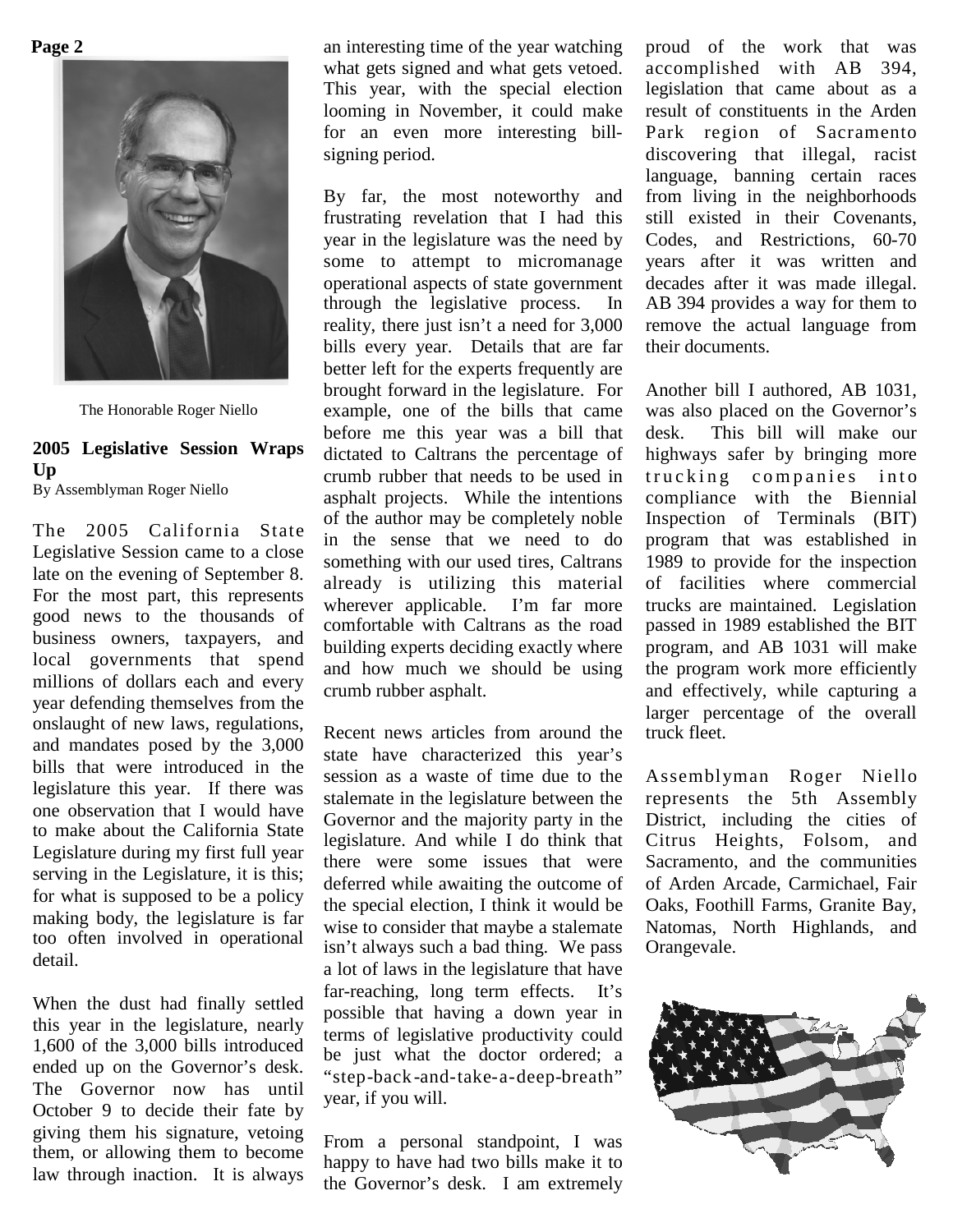**Page 3**

# **The President's Corner**



Republican Of River City President Carl Burton

### VOTE YES ON PROPOSITION 76

I have heard Gov Schwarzenegger say, "California doesn't have a revenue problem -- it has a spending problem." And that's because our Democrat controlled state Legislature is addicted to spending taxpayers' money.

California is facing an ongoing budget crisis because the Democrats in the Legislature can't seem to say no to the special interests that dump millions of dollars into their campaigns. Between 1998 and 2004, the Legislature increased spending from \$75 billion to over \$108 Billion even though the state did not have enough money to pay for all of their new programs and the growth in population or inflation or both multiplied together did not merit this increase in spending.

We recalled Governor Davis because he couldn't say no to his friends or to the Democrats in the Legislature and we elected Governor Schwarzenegger and asked him to find a solution to California's problems.

Part of his answer is Proposition 76 on the November 8 ballot. Proposition 76 will help to control spending to end state deficits and balance the state budget without raising taxes. At the same time, it will stabilize education funding to make sure our public schools are getting the money they need.

Proposition 76 will force the Legislature to live by the same basic rule you and I live by: don't spend more money than you can earn.

Proposition 76 will force politicians to stop autopilot spending and set clear funding priorities each year based on what's best for the state.

Proposition 76 will place reasonable, responsible limits on state budget growth by limiting year-to-year budget increases to the average growth in revenue for the past 3 fiscal years. This will prevent Democrat legislators from creating costly new programs during economic booms that demand ongoing spending when revenues drop.

I'm asking you to tell your friends about Proposition 76 to encourage them to vote YES for Governor Schwarzenegger's reform package. For more information about his reform programs visit http://www.joinarnold.com or you can call me at 916-359-5741.

VOTE YES ON PROP. 74, 75, 76 AND 77

## **SAVE DECEMBER 6 FOR THE RIVER CITY CHRISTMAS PARTY**

Republicans of River City will celebrate an old fashioned Christmas with a tree, gifts and other surprises along with a great buffet.

Would you like to be a contributor to the Republicans of River City newsletter? If so, let us know about it!

Call us at 359-5741 and/or send an email to us at editor@sacrrc.com.

Would you be interested in placing an ad for your business, product or service in this newsletter?

The Republicans of River City newsletter is read by more than 750 Republicans and Republican policy supporters.

If you are interested in placing an ad in the Republicans of River City newsletter, contact Carl Burton at 916-359-5741 or send an email to editor@sacrrc.com.

Carl will discuss ad rates and the terms and conditions of advertising in our newsletter with you. We look forward to helping you reach new customers with your ad.

The Newsletter costs nearly \$250.00 to print and mail per month. Help us send the next newsletter to broader mailing list by making a contribution to the Republicans of River City.

Mail your contribution to: Republicans of River City P. O. Box 1635 Carmichael, CA 95609-1635

And thank you in advance for your contribution!